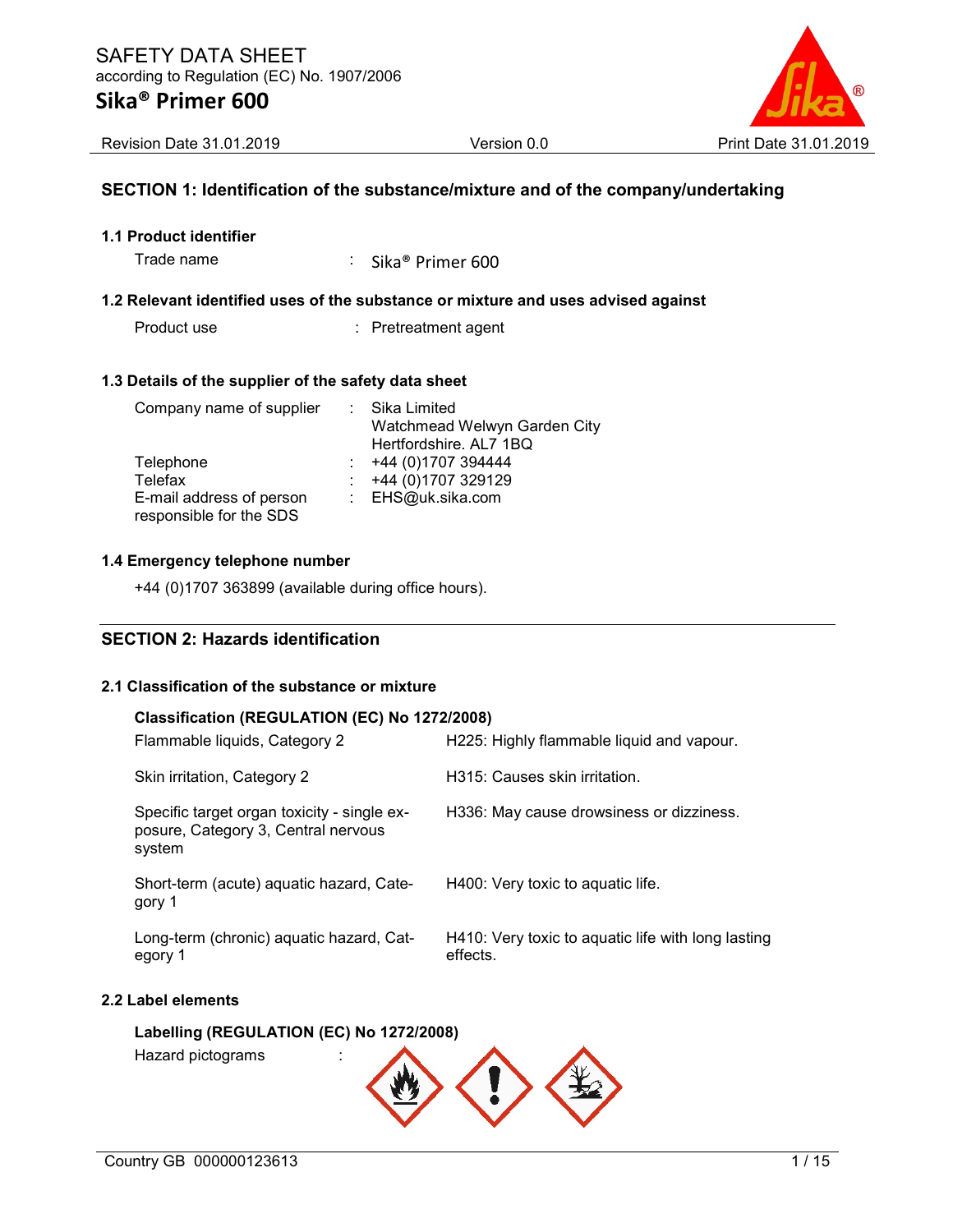

| Revision Date 31.01.2019 |                |                                                       | Version 0.0                                                                                                                                                      | Print Date 31.01.2019 |
|--------------------------|----------------|-------------------------------------------------------|------------------------------------------------------------------------------------------------------------------------------------------------------------------|-----------------------|
| Signal word              |                | Danger                                                |                                                                                                                                                                  |                       |
| Hazard statements        |                | H <sub>225</sub><br>H <sub>3</sub> 15<br>H336<br>H410 | Highly flammable liquid and vapour.<br>Causes skin irritation.<br>May cause drowsiness or dizziness.<br>Very toxic to aquatic life with long lasting<br>effects. |                       |
| Precautionary statements | $\blacksquare$ | <b>Prevention:</b>                                    |                                                                                                                                                                  |                       |
|                          |                | P <sub>210</sub>                                      | Keep away from heat, hot surfaces, sparks,<br>open flames and other ignition sources. No<br>smoking.                                                             |                       |
|                          |                | P <sub>233</sub>                                      | Keep container tightly closed.                                                                                                                                   |                       |
|                          |                | P <sub>261</sub>                                      | Avoid breathing dust/ fume/ gas/ mist/ va-<br>pours/ spray.                                                                                                      |                       |
|                          |                | P273                                                  | Avoid release to the environment.                                                                                                                                |                       |
|                          |                | P <sub>280</sub>                                      | Wear protective gloves/ eye protection/ face<br>protection.                                                                                                      |                       |
|                          |                | <b>Response:</b>                                      |                                                                                                                                                                  |                       |
|                          |                | P370 + P378                                           | In case of fire: Use dry sand, dry chemical or<br>alcohol-resistant foam to extinguish.                                                                          |                       |

Hazardous components which must be listed on the label:

cyclohexane

#### Additional Labelling

EUH208 Contains zinc bis(dibutyldithiocarbamate). May produce an allergic reaction.

#### 2.3 Other hazards

This substance/mixture contains no components considered to be either persistent, bioaccumulative and toxic (PBT), or very persistent and very bioaccumulative (vPvB) at levels of 0.1% or higher.

### SECTION 3: Composition/information on ingredients

#### 3.2 Mixtures

#### **Components**

| Chemical name | CAS-No.<br>EC-No.<br><b>Registration number</b>           | Classification                                                                                                                              | Concentration<br>(% w/w) |
|---------------|-----------------------------------------------------------|---------------------------------------------------------------------------------------------------------------------------------------------|--------------------------|
| cyclohexane   | 110-82-7<br>203-806-2<br>01-2119463273-41-<br><b>XXXX</b> | Flam. Liq. 2; H225<br>Asp. Tox. 1; H304<br>Skin Irrit. 2; H315<br>STOT SE 3; H336<br>Aquatic Acute 1;<br>H400<br>Aquatic Chronic 1;<br>H410 | $>= 25 - 40$             |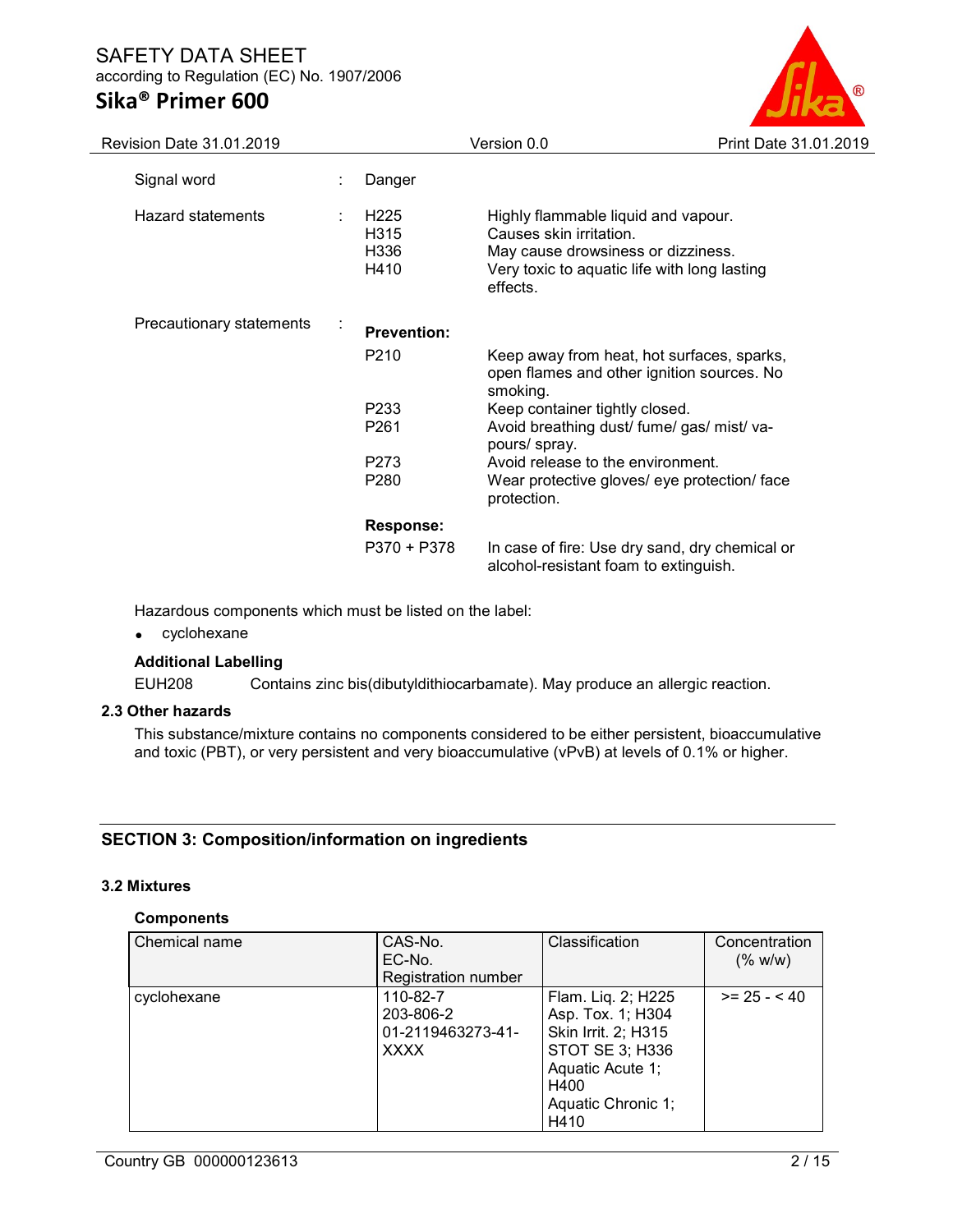# SAFETY DATA SHEET according to Regulation (EC) No. 1907/2006 Sika® Primer 600



| Revision Date 31.01.2019 |                                                                          | Version 0.0                                                                | Print Date 31.01.2019                                                                                                                               |               |  |
|--------------------------|--------------------------------------------------------------------------|----------------------------------------------------------------------------|-----------------------------------------------------------------------------------------------------------------------------------------------------|---------------|--|
|                          | Hydrocarbons, C6-C7, n-alkanes,<br>isoalkanes, cyclics, <5% n-<br>hexane | Not Assigned<br>921-024-6<br>265-151-9<br>01-2119475514-35-<br><b>XXXX</b> | Flam. Liq. 2; H225<br>Skin Irrit. 2; H315<br>STOT SE 3; H336<br>Asp. Tox. 1; H304<br>Aquatic Chronic 2;<br>H411                                     | $>= 20 - 525$ |  |
|                          | ethyl acetate                                                            | 141-78-6<br>205-500-4<br>01-2119475103-46-<br><b>XXXX</b>                  | Flam. Liq. 2; H225<br>Eye Irrit. 2; H319<br>STOT SE 3; H336                                                                                         | $>= 5 - < 10$ |  |
|                          | zinc bis(dibutyldithiocarbamate)                                         | 136-23-2<br>205-232-8<br>01-2119535161-51-<br><b>XXXX</b>                  | Eye Irrit. 2; H319<br>STOT SE 3; H335<br>Skin Irrit. 2; H315<br><b>Skin Sens. 1; H317</b><br>Aquatic Acute 1;<br>H400<br>Aquatic Chronic 1;<br>H410 | $>= 0.25 - 1$ |  |

## SECTION 4: First aid measures

## 4.1 Description of first aid measures

| General advice          | Move out of dangerous area.<br>Consult a physician.<br>Show this safety data sheet to the doctor in attendance.                                                                 |  |
|-------------------------|---------------------------------------------------------------------------------------------------------------------------------------------------------------------------------|--|
| If inhaled              | Move to fresh air.<br>Consult a physician after significant exposure.                                                                                                           |  |
| In case of skin contact | Take off contaminated clothing and shoes immediately.<br>Wash off with soap and plenty of water.<br>If symptoms persist, call a physician.                                      |  |
| In case of eye contact  | Remove contact lenses.<br>Keep eye wide open while rinsing.<br>If eye irritation persists, consult a specialist.                                                                |  |
| If swallowed            | Do not induce vomiting without medical advice.<br>Rinse mouth with water.<br>Do not give milk or alcoholic beverages.<br>Never give anything by mouth to an unconscious person. |  |
|                         | 4.2 Most important symptoms and effects, both acute and delayed                                                                                                                 |  |
| Symptoms                | Erythema<br><b>Dermatitis</b><br>Loss of balance<br>Vertigo<br>See Section 11 for more detailed information on health effects<br>and symptoms.                                  |  |
| <b>Risks</b>            | irritant effects                                                                                                                                                                |  |
| Country GB 000000123613 | 3/15                                                                                                                                                                            |  |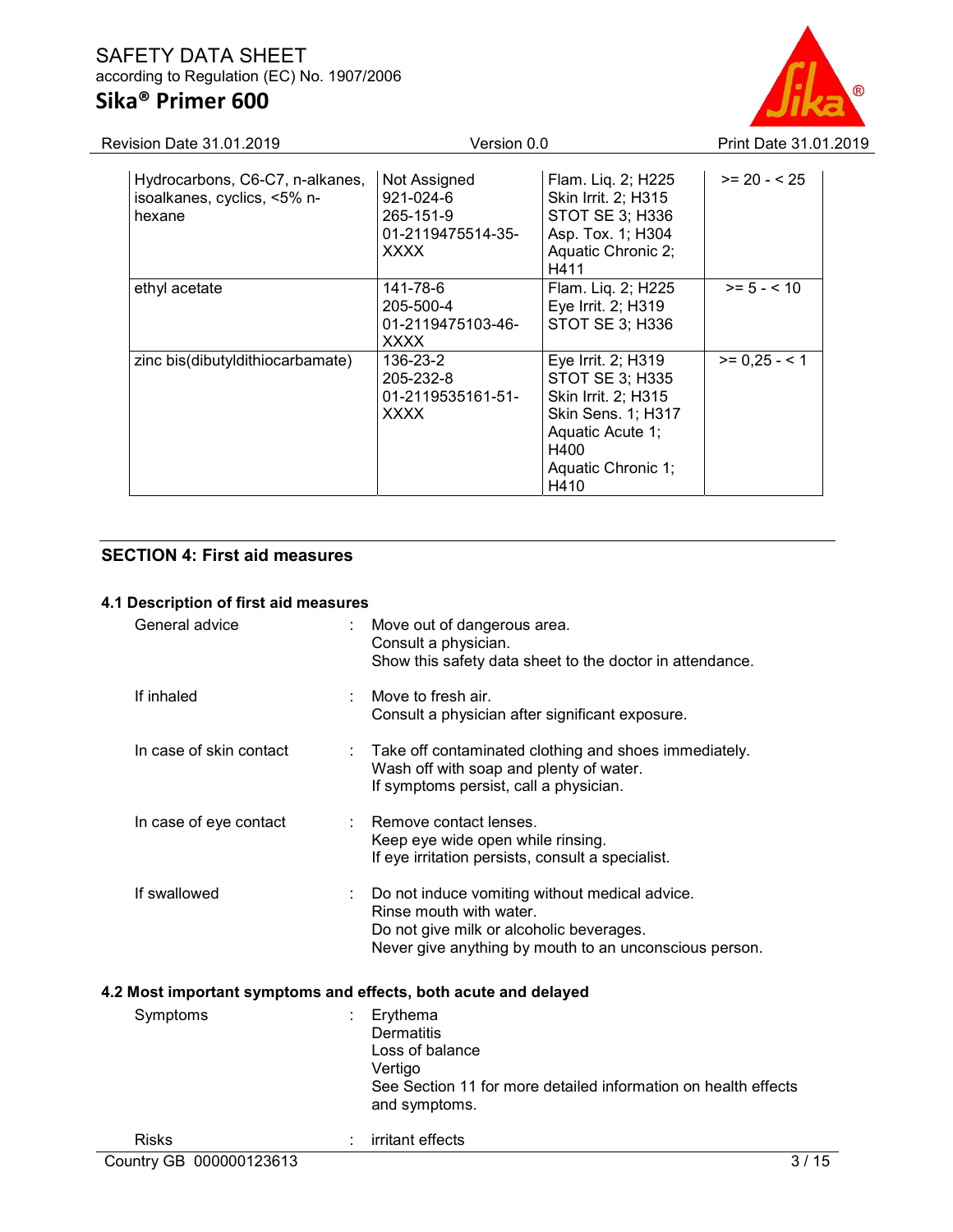# Sika® Primer 600



| Revision Date 31.01.2019                                  | Version 0.0                                                                                                                                                                                                                                                                   | Print Date 31.01.2019 |
|-----------------------------------------------------------|-------------------------------------------------------------------------------------------------------------------------------------------------------------------------------------------------------------------------------------------------------------------------------|-----------------------|
|                                                           | Causes skin irritation.<br>May cause drowsiness or dizziness.                                                                                                                                                                                                                 |                       |
|                                                           | 4.3 Indication of any immediate medical attention and special treatment needed                                                                                                                                                                                                |                       |
| Treatment                                                 | Treat symptomatically.                                                                                                                                                                                                                                                        |                       |
| <b>SECTION 5: Firefighting measures</b>                   |                                                                                                                                                                                                                                                                               |                       |
| 5.1 Extinguishing media                                   |                                                                                                                                                                                                                                                                               |                       |
| Suitable extinguishing media                              | Alcohol-resistant foam<br>Carbon dioxide (CO2)<br>Dry chemical                                                                                                                                                                                                                |                       |
| Unsuitable extinguishing<br>media                         | Water<br>High volume water jet                                                                                                                                                                                                                                                |                       |
| 5.2 Special hazards arising from the substance or mixture |                                                                                                                                                                                                                                                                               |                       |
| Specific hazards during fire-<br>fighting                 | ÷<br>Do not use a solid water stream as it may scatter and spread<br>fire.<br>Do not allow run-off from fire fighting to enter drains or water<br>courses.                                                                                                                    |                       |
| Hazardous combustion prod- :<br>ucts                      | No hazardous combustion products are known                                                                                                                                                                                                                                    |                       |
| 5.3 Advice for firefighters                               |                                                                                                                                                                                                                                                                               |                       |
| Special protective equipment :<br>for firefighters        | In the event of fire, wear self-contained breathing apparatus.                                                                                                                                                                                                                |                       |
| Further information                                       | Use water spray to cool unopened containers.<br>Collect contaminated fire extinguishing water separately. This<br>must not be discharged into drains.<br>Fire residues and contaminated fire extinguishing water must<br>be disposed of in accordance with local regulations. |                       |

# SECTION 6: Accidental release measures

### 6.1 Personal precautions, protective equipment and emergency procedures

| Personal precautions | : Use personal protective equipment.<br>Remove all sources of ignition.<br>Deny access to unprotected persons. |
|----------------------|----------------------------------------------------------------------------------------------------------------|
|                      |                                                                                                                |

Beware of vapours accumulating to form explosive concentrations. Vapours can accumulate in low areas.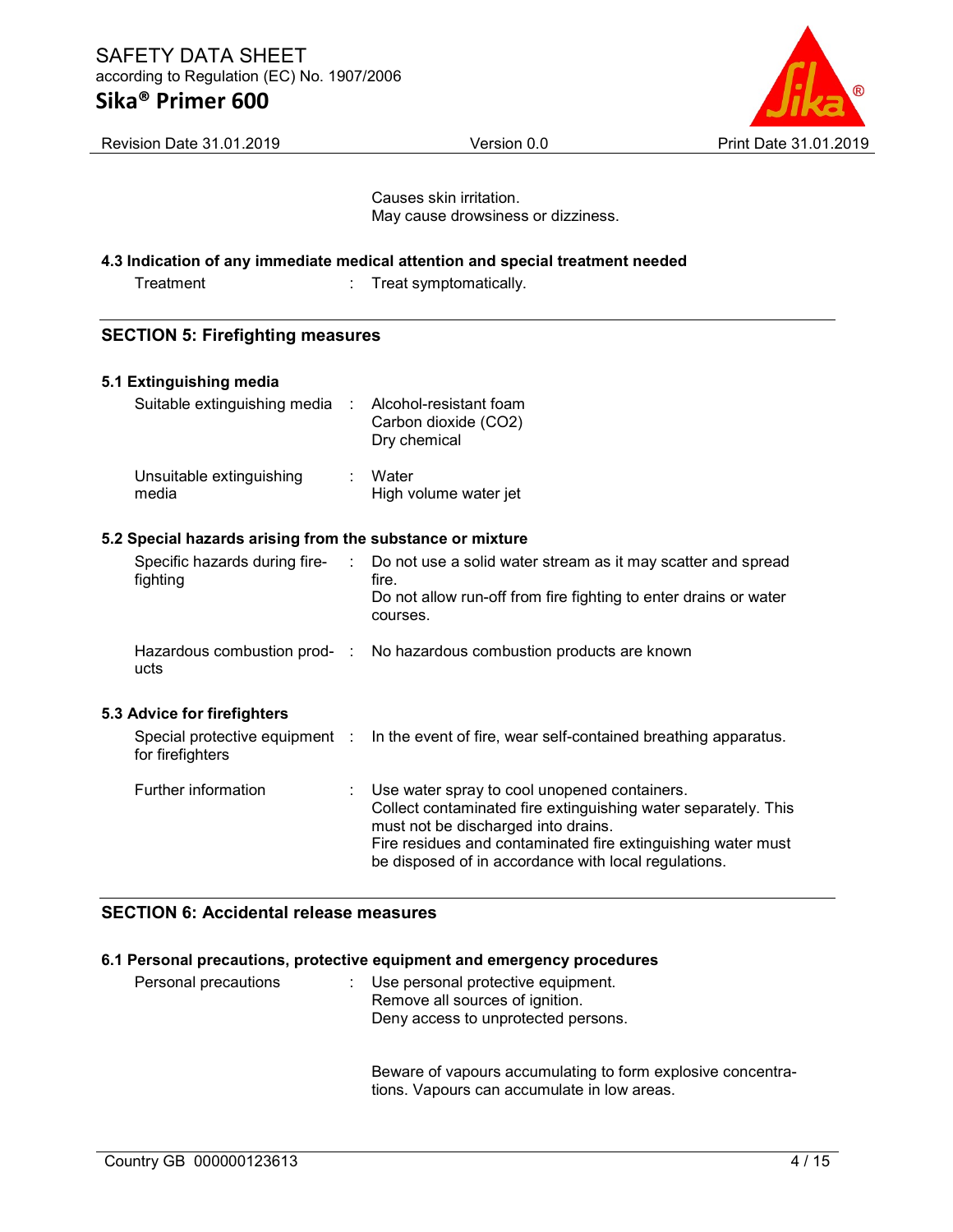

| <b>Revision Date 31.01.2019</b>                          | Version 0.0                                                                                                                                                                                                                                  | Print Date 31.01.2019 |
|----------------------------------------------------------|----------------------------------------------------------------------------------------------------------------------------------------------------------------------------------------------------------------------------------------------|-----------------------|
| 6.2 Environmental precautions                            |                                                                                                                                                                                                                                              |                       |
| Environmental precautions                                | : Prevent product from entering drains.<br>If the product contaminates rivers and lakes or drains inform<br>respective authorities.                                                                                                          |                       |
| 6.3 Methods and material for containment and cleaning up |                                                                                                                                                                                                                                              |                       |
| Methods for cleaning up                                  | Contain spillage, and then collect with non-combustible ab-<br>sorbent material, (e.g. sand, earth, diatomaceous earth, ver-<br>miculite) and place in container for disposal according to local<br>/ national regulations (see section 13). |                       |

### 6.4 Reference to other sections

For personal protection see section 8.

## SECTION 7: Handling and storage

## 7.1 Precautions for safe handling

| Advice on safe handling                                          |   | Do not breathe vapours or spray mist.<br>Avoid exceeding the given occupational exposure limits (see<br>section 8).                                                                                                                                                                                                                                        |
|------------------------------------------------------------------|---|------------------------------------------------------------------------------------------------------------------------------------------------------------------------------------------------------------------------------------------------------------------------------------------------------------------------------------------------------------|
|                                                                  |   | Do not get in eyes, on skin, or on clothing.<br>For personal protection see section 8.<br>Smoking, eating and drinking should be prohibited in the ap-<br>plication area.<br>Take precautionary measures against static discharge.<br>Open drum carefully as content may be under pressure.<br>Take necessary action to avoid static electricity discharge |
|                                                                  |   | (which might cause ignition of organic vapours).<br>Follow standard hygiene measures when handling chemical<br>products                                                                                                                                                                                                                                    |
| Advice on protection against<br>fire and explosion               | ÷ | Use explosion-proof equipment. Keep away from<br>heat/sparks/open flames/hot surfaces. No smoking. Take pre-<br>cautionary measures against electrostatic discharges.                                                                                                                                                                                      |
| Hygiene measures                                                 |   | Handle in accordance with good industrial hygiene and safety<br>practice. When using do not eat or drink. When using do not<br>smoke. Wash hands before breaks and at the end of workday.                                                                                                                                                                  |
| 7.2 Conditions for safe storage, including any incompatibilities |   |                                                                                                                                                                                                                                                                                                                                                            |
| Requirements for storage<br>areas and containers                 |   | Store in cool place. Containers which are opened must be<br>carefully resealed and kept upright to prevent leakage. Store<br>in accordance with local regulations.                                                                                                                                                                                         |
| Further information on stor-<br>age stability                    |   | No decomposition if stored and applied as directed.                                                                                                                                                                                                                                                                                                        |
| 7.3 Specific end use(s)                                          |   |                                                                                                                                                                                                                                                                                                                                                            |
| Specific use(s)                                                  |   | Consult most current local Product Data Sheet prior to any                                                                                                                                                                                                                                                                                                 |
| Country GB 000000123613                                          |   | 5/15                                                                                                                                                                                                                                                                                                                                                       |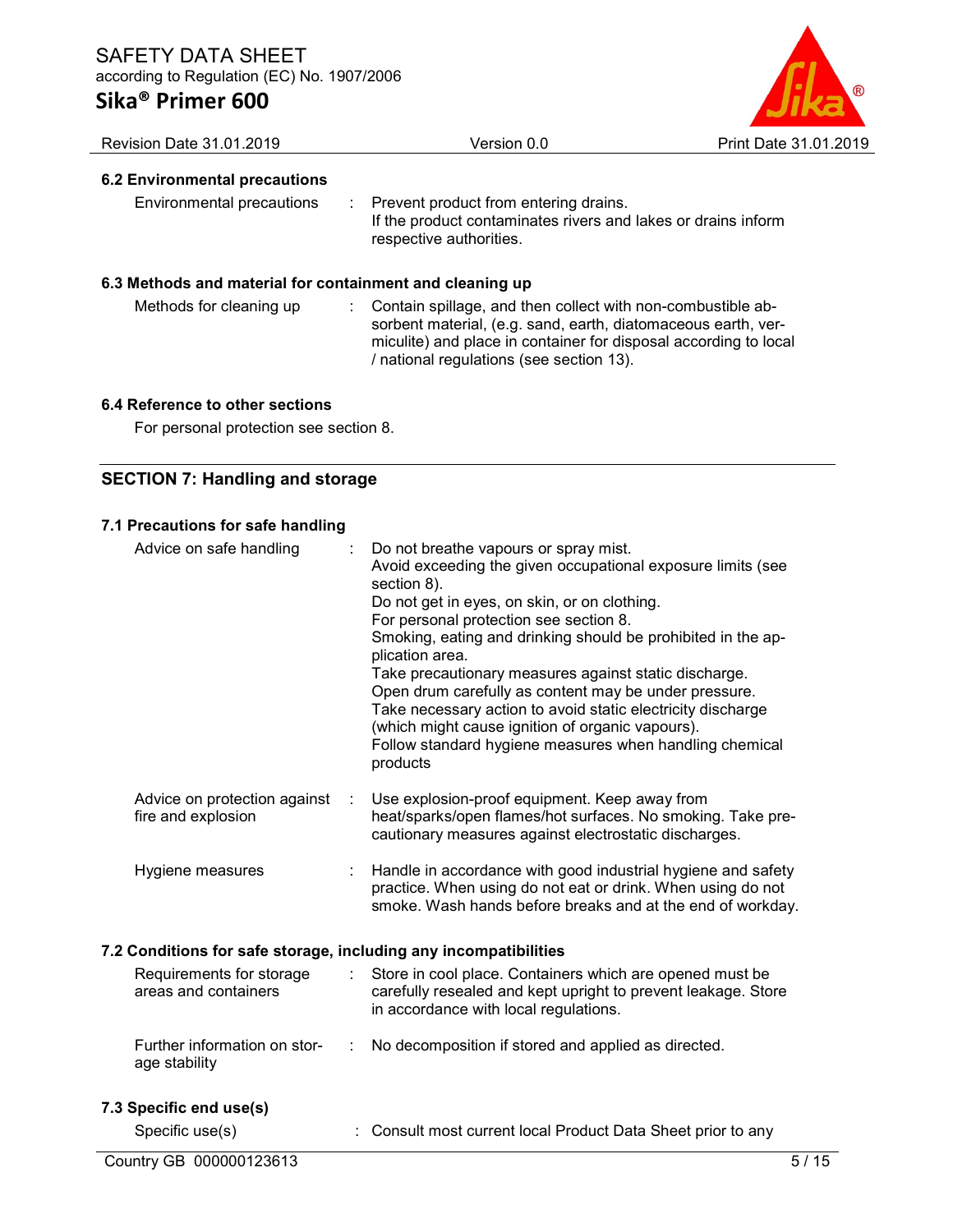# Sika® Primer 600



Revision Date 31.01.2019 Version 0.0 Print Date 31.01.2019

use.

## SECTION 8: Exposure controls/personal protection

#### 8.1 Control parameters

#### Occupational Exposure Limits

| Components          | CAS-No.    | Value type (Form<br>of exposure) | Control parame-<br>ters <sup>*</sup> | Basis *     |
|---------------------|------------|----------------------------------|--------------------------------------|-------------|
| cyclohexane         | 110-82-7   | <b>TWA</b>                       | $200$ ppm<br>700 mg/m3               | 2006/15/EC  |
| Further information | Indicative |                                  |                                      |             |
|                     |            | <b>TWA</b>                       | 100 ppm<br>350 mg/m3                 | GB EH40     |
|                     |            | <b>STEL</b>                      | 300 ppm<br>1.050 mg/m3               | GB EH40     |
| ethyl acetate       | 141-78-6   | <b>STEL</b>                      | 400 ppm<br>$1.468$ mg/m $3$          | 2017/164/EU |
| Further information | Indicative |                                  |                                      |             |
|                     |            | <b>TWA</b>                       | 200 ppm<br>734 mg/m3                 | 2017/164/EU |
| Further information | Indicative |                                  |                                      |             |
|                     |            | <b>TWA</b>                       | 200 ppm                              | GB EH40     |
|                     |            | <b>STEL</b>                      | 400 ppm                              | GB EH40     |

The above mentioned values are in accordance with the legislation in effect at the date of the release of this safety data sheet.

#### 8.2 Exposure controls

#### Personal protective equipment

| Eye protection           | Safety glasses with side-shields conforming to EN166<br>Eye wash bottle with pure water                                                                                                                                                           |
|--------------------------|---------------------------------------------------------------------------------------------------------------------------------------------------------------------------------------------------------------------------------------------------|
| Hand protection          | : Chemical-resistant, impervious gloves complying with an ap-<br>proved standard must be worn at all times when handling<br>chemical products. Reference number EN 374. Follow manu-<br>facturer specifications.                                  |
|                          | Suitable for short time use or protection against splashes:<br>Butyl rubber/nitrile rubber gloves (0,4 mm)<br>Contaminated gloves should be removed.<br>Suitable for permanent exposure:<br>Viton gloves (0.4 mm),<br>breakthrough time > 30 min. |
| Skin and body protection | Protective clothing (e.g. Safety shoes acc. to EN ISO 20345,<br>long-sleeved working clothing, long trousers). Rubber aprons<br>and protective boots are additionaly recommended for mixing<br>and stirring work.                                 |
| Respiratory protection   | : Respirator selection must be based on known or anticipated<br>exposure levels, the hazards of the product and the safe work-<br>ing limits of the selected respirator.<br>organic vapor filter (Type A)                                         |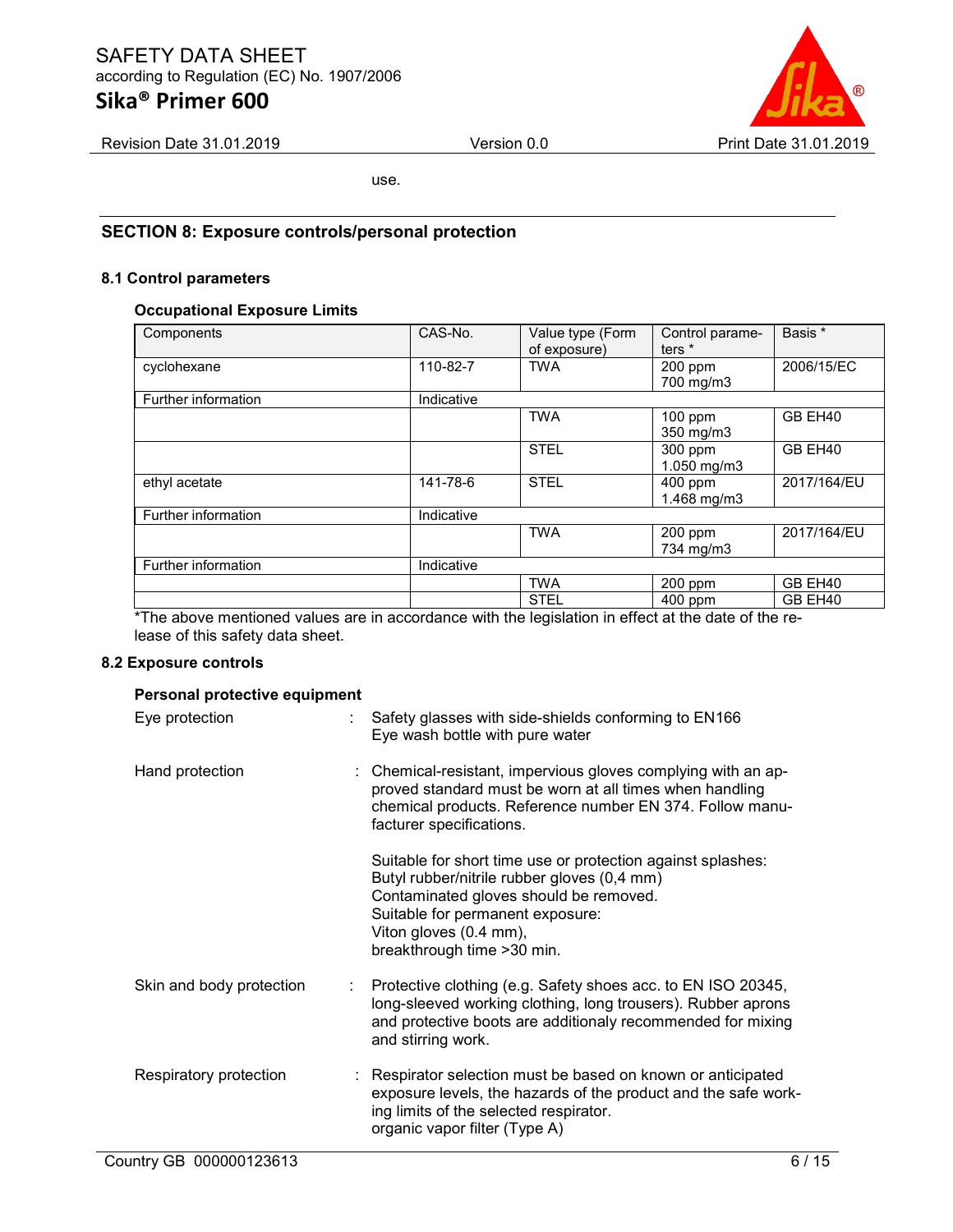

| <b>Revision Date 31.01.2019</b>        | Version 0.0                                                                                                                                                                                                                                                                                                                                                                                                                                         | Print Date 31.01.2019 |
|----------------------------------------|-----------------------------------------------------------------------------------------------------------------------------------------------------------------------------------------------------------------------------------------------------------------------------------------------------------------------------------------------------------------------------------------------------------------------------------------------------|-----------------------|
|                                        | A1: < 1000 ppm; A2: < 5000 ppm; A3: < 10000 ppm<br>Ensure adequate ventilation. This can be achieved by local<br>exhaust extraction or by general ventilation. (EN 689 - Meth-<br>ods for determining inhalation exposure). This applies in par-<br>ticular to the mixing / stirring area. In case this is not sufficent<br>to keep the concentrations under the occupational exposure<br>limits then respiration protection measures must be used. |                       |
| <b>Environmental exposure controls</b> |                                                                                                                                                                                                                                                                                                                                                                                                                                                     |                       |
| General advice                         | : Prevent product from entering drains.<br>If the product contaminates rivers and lakes or drains inform<br>respective authorities.                                                                                                                                                                                                                                                                                                                 |                       |

# SECTION 9: Physical and chemical properties

## 9.1 Information on basic physical and chemical properties

| Appearance                                          |                      | liquid                               |
|-----------------------------------------------------|----------------------|--------------------------------------|
| Colour                                              | $\ddot{\phantom{a}}$ | black                                |
| Odour                                               |                      | characteristic                       |
| <b>Odour Threshold</b>                              | t                    | No data available                    |
| pH                                                  | t                    | No data available                    |
| Melting point/range / Freezing<br>point             | $\mathbb{R}$         | No data available                    |
| Boiling point/boiling range                         | t.                   | ca. 60 °C                            |
| Flash point                                         | t                    | ca. -20 °C<br>Method: closed cup     |
| Evaporation rate                                    | ÷                    | No data available                    |
| Flammability (solid, gas)                           | ÷                    | No data available                    |
| Upper explosion limit / Upper<br>flammability limit | ÷.                   | Upper flammability limit<br>8,3 %(V) |
| Lower explosion limit / Lower<br>flammability limit | ÷.                   | Lower flammability limit<br>1,2 %(V) |
| Vapour pressure                                     | t.                   | ca. 155 hPa (20 °C)                  |
| Relative vapour density                             | ÷                    | No data available                    |
| Density                                             | t                    | ca. 0,84 g/cm3 (20 °C)               |
| Solubility(ies)                                     |                      |                                      |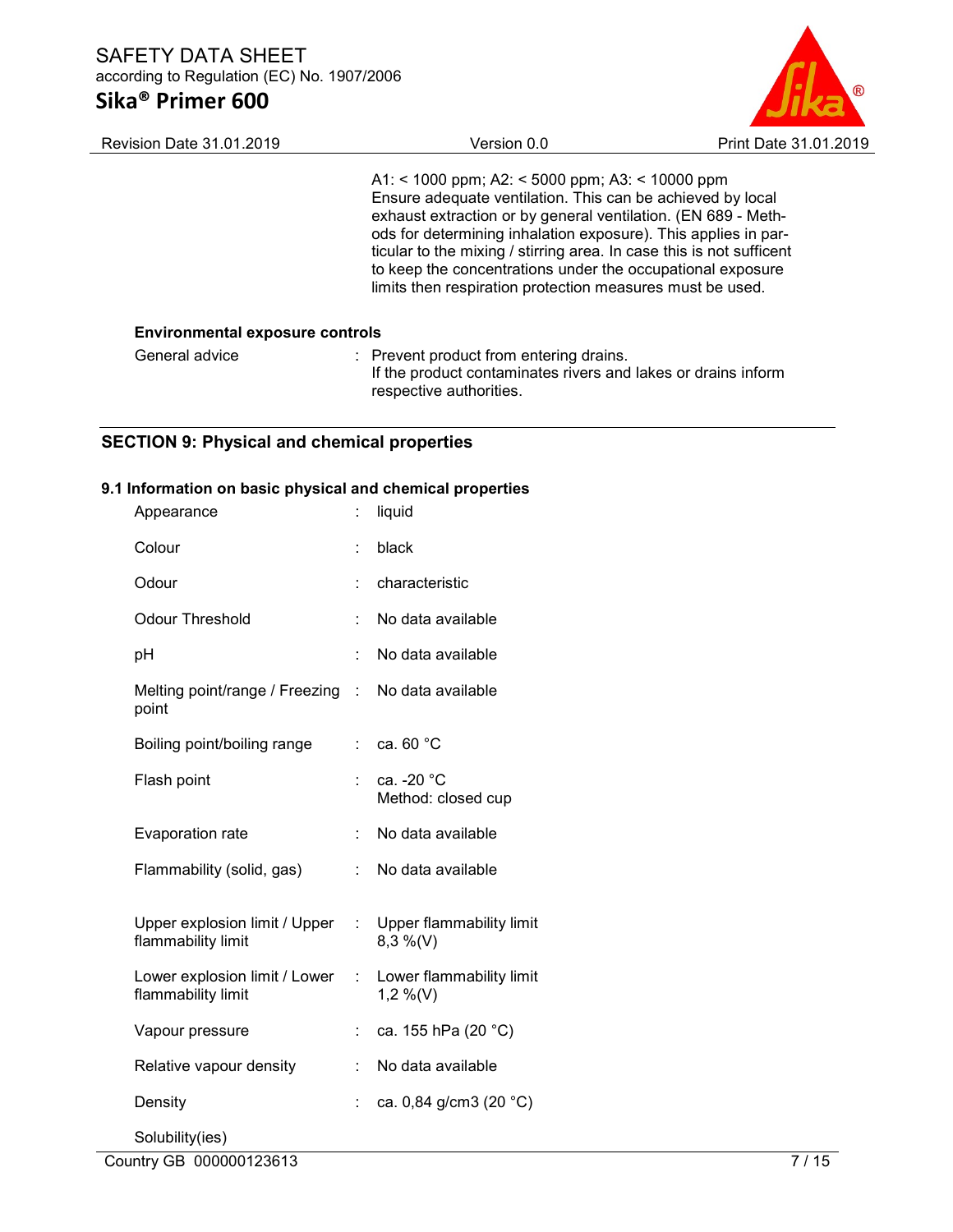# Sika® Primer 600



| <b>Revision Date 31.01.2019</b>                  |                             | Version 0.0               | Print Date 31.01.2019 |
|--------------------------------------------------|-----------------------------|---------------------------|-----------------------|
| Water solubility                                 | ÷                           | insoluble                 |                       |
| Solubility in other solvents : No data available |                             |                           |                       |
| Partition coefficient: n-<br>octanol/water       |                             | No data available         |                       |
| Auto-ignition temperature                        |                             | $\therefore$ 427 °C       |                       |
| Decomposition temperature                        | $\mathcal{L}$               | No data available         |                       |
| Viscosity<br>Viscosity, dynamic                  |                             | : ca. 900 mPa.s $(20 °C)$ |                       |
| Viscosity, kinematic                             | $\mathcal{L}_{\mathcal{A}}$ | $>$ 20,5 mm2/s (40 °C)    |                       |
| <b>Explosive properties</b>                      | ÷                           | No data available         |                       |
| Oxidizing properties                             | ÷                           | No data available         |                       |
|                                                  |                             |                           |                       |

### 9.2 Other information

No data available

### SECTION 10: Stability and reactivity

#### 10.1 Reactivity

No dangerous reaction known under conditions of normal use.

#### 10.2 Chemical stability

The product is chemically stable.

#### 10.3 Possibility of hazardous reactions

Hazardous reactions : Stable under recommended storage conditions.

Vapours may form explosive mixture with air.

#### 10.4 Conditions to avoid

Conditions to avoid : Heat, flames and sparks.

#### 10.5 Incompatible materials

Materials to avoid : No data available

#### 10.6 Hazardous decomposition products

No decomposition if stored and applied as directed.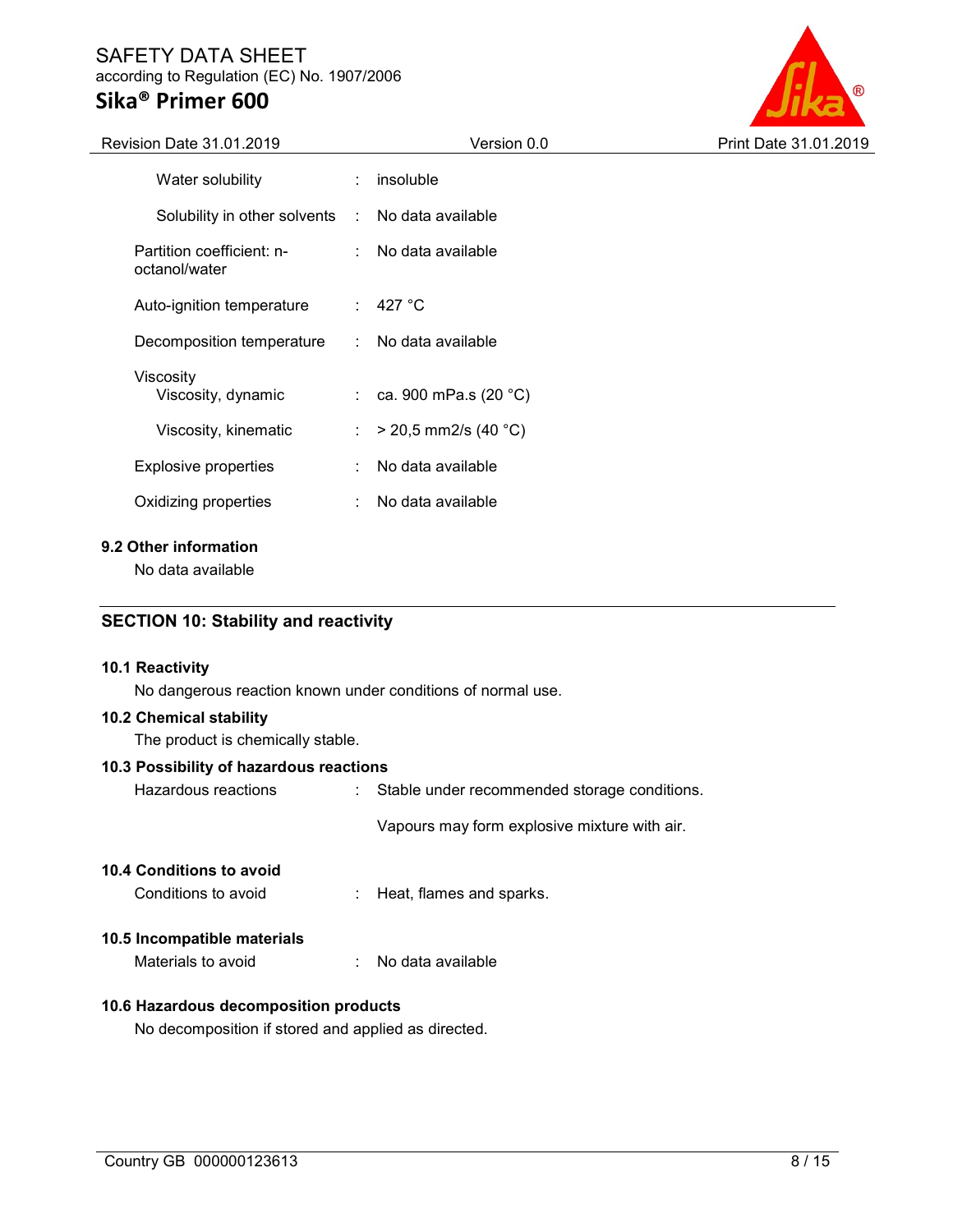Revision Date 31.01.2019 Version 0.0 Print Date 31.01.2019



#### SECTION 11: Toxicological information

## 11.1 Information on toxicological effects

#### Acute toxicity

Not classified based on available information.

#### Components:

#### ethyl acetate:

| Acute oral toxicity       | : LD50 Oral (Rat): $> 5.000$ mg/kg                                            |
|---------------------------|-------------------------------------------------------------------------------|
| Acute inhalation toxicity | : LC50 (Rat): ca. 1.600 mg/l<br>Exposure time: 4 h<br>Test atmosphere: vapour |

#### Acute dermal toxicity : LD50 Dermal (Rabbit): > 5.000 mg/kg

#### zinc bis(dibutyldithiocarbamate):

| Acute oral toxicity | LD50 Oral: > 5.000 mg/kg |
|---------------------|--------------------------|
|---------------------|--------------------------|

#### Skin corrosion/irritation

Causes skin irritation.

#### Serious eye damage/eye irritation

Not classified based on available information.

#### Respiratory or skin sensitisation

#### Skin sensitisation

Not classified based on available information.

#### Respiratory sensitisation

Not classified based on available information.

#### Germ cell mutagenicity

Not classified based on available information.

#### **Carcinogenicity**

Not classified based on available information.

## Reproductive toxicity

Not classified based on available information.

### STOT - single exposure

May cause drowsiness or dizziness.

## STOT - repeated exposure

Not classified based on available information.

## Aspiration toxicity

Not classified based on available information.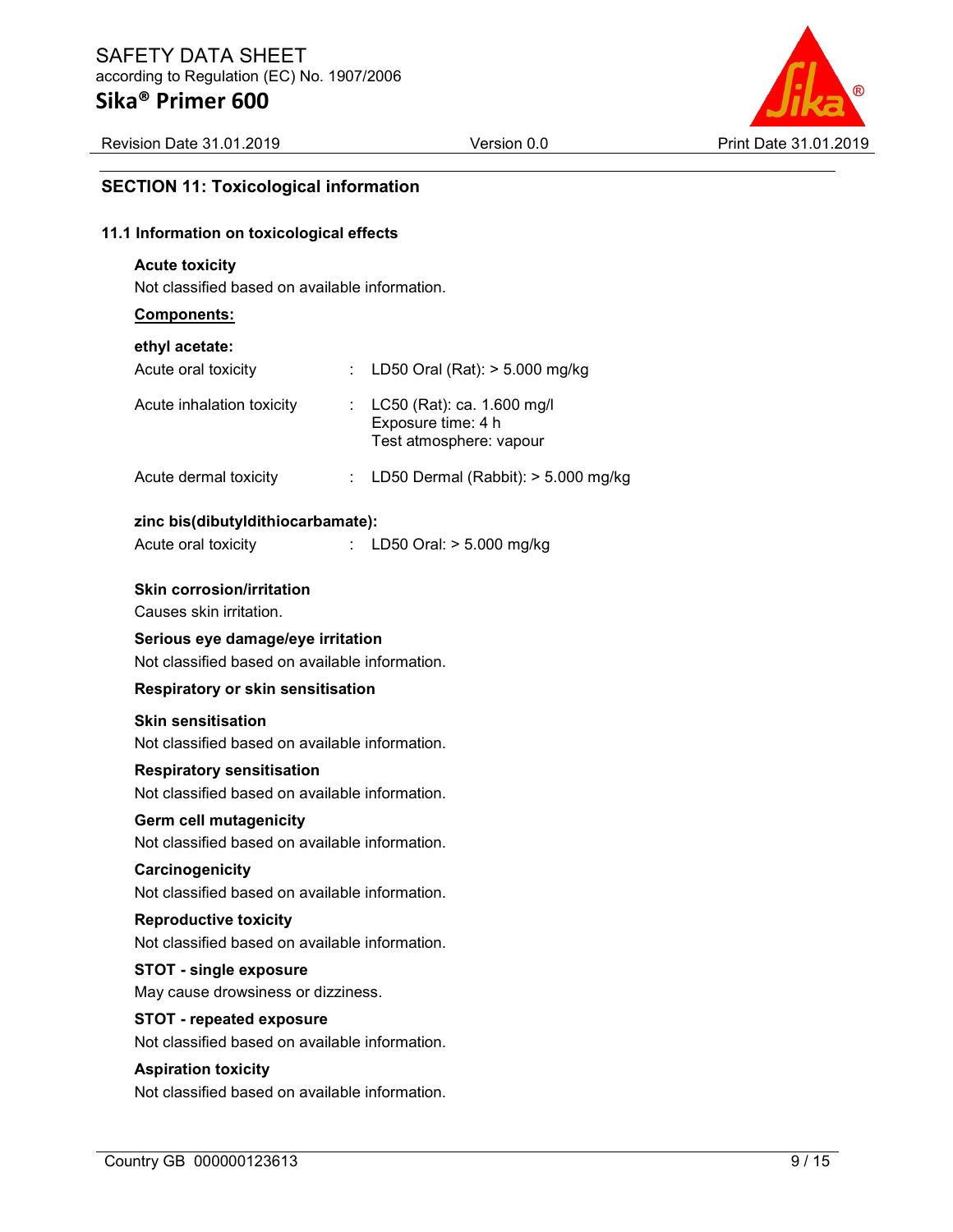

# SECTION 12: Ecological information

| <b>12.1 Toxicity</b><br>No data available               |                                                                                                                                                                                                            |
|---------------------------------------------------------|------------------------------------------------------------------------------------------------------------------------------------------------------------------------------------------------------------|
| 12.2 Persistence and degradability<br>No data available |                                                                                                                                                                                                            |
| 12.3 Bioaccumulative potential<br>No data available     |                                                                                                                                                                                                            |
| 12.4 Mobility in soil<br>No data available              |                                                                                                                                                                                                            |
| 12.5 Results of PBT and vPvB assessment                 |                                                                                                                                                                                                            |
| <b>Product:</b>                                         |                                                                                                                                                                                                            |
| Assessment                                              | This substance/mixture contains no components considered<br>to be either persistent, bioaccumulative and toxic (PBT), or<br>very persistent and very bioaccumulative (vPvB) at levels of<br>0.1% or higher |
| 12.6 Other adverse effects                              |                                                                                                                                                                                                            |
| <b>Product:</b>                                         |                                                                                                                                                                                                            |
| Additional ecological infor-<br>mation                  | An environmental hazard cannot be excluded in the event of<br>unprofessional handling or disposal.<br>Very toxic to aquatic life with long lasting effects.                                                |
| <b>SECTION 13: Disposal considerations</b>              |                                                                                                                                                                                                            |

#### 13.1 Waste treatment methods

| Product                  | The generation of waste should be avoided or minimized<br>wherever possible.<br>Empty containers or liners may retain some product residues.<br>This material and its container must be disposed of in a safe<br>way.<br>Dispose of surplus and non-recyclable products via a licensed<br>waste disposal contractor.<br>Disposal of this product, solutions and any by-products should<br>at all times comply with the requirements of environmental<br>protection and waste disposal legislation and any regional<br>local authority requirements.<br>Avoid dispersal of spilled material and runoff and contact with<br>soil, waterways, drains and sewers. |
|--------------------------|---------------------------------------------------------------------------------------------------------------------------------------------------------------------------------------------------------------------------------------------------------------------------------------------------------------------------------------------------------------------------------------------------------------------------------------------------------------------------------------------------------------------------------------------------------------------------------------------------------------------------------------------------------------|
| European Waste Catalogue | $\therefore$ 08 04 09* waste adhesives and sealants containing organic<br>solvents or other dangerous substances                                                                                                                                                                                                                                                                                                                                                                                                                                                                                                                                              |
| Contaminated packaging   | $\therefore$ 15 01 10 <sup>*</sup> packaging containing residues of or contaminated<br>by dangerous substances                                                                                                                                                                                                                                                                                                                                                                                                                                                                                                                                                |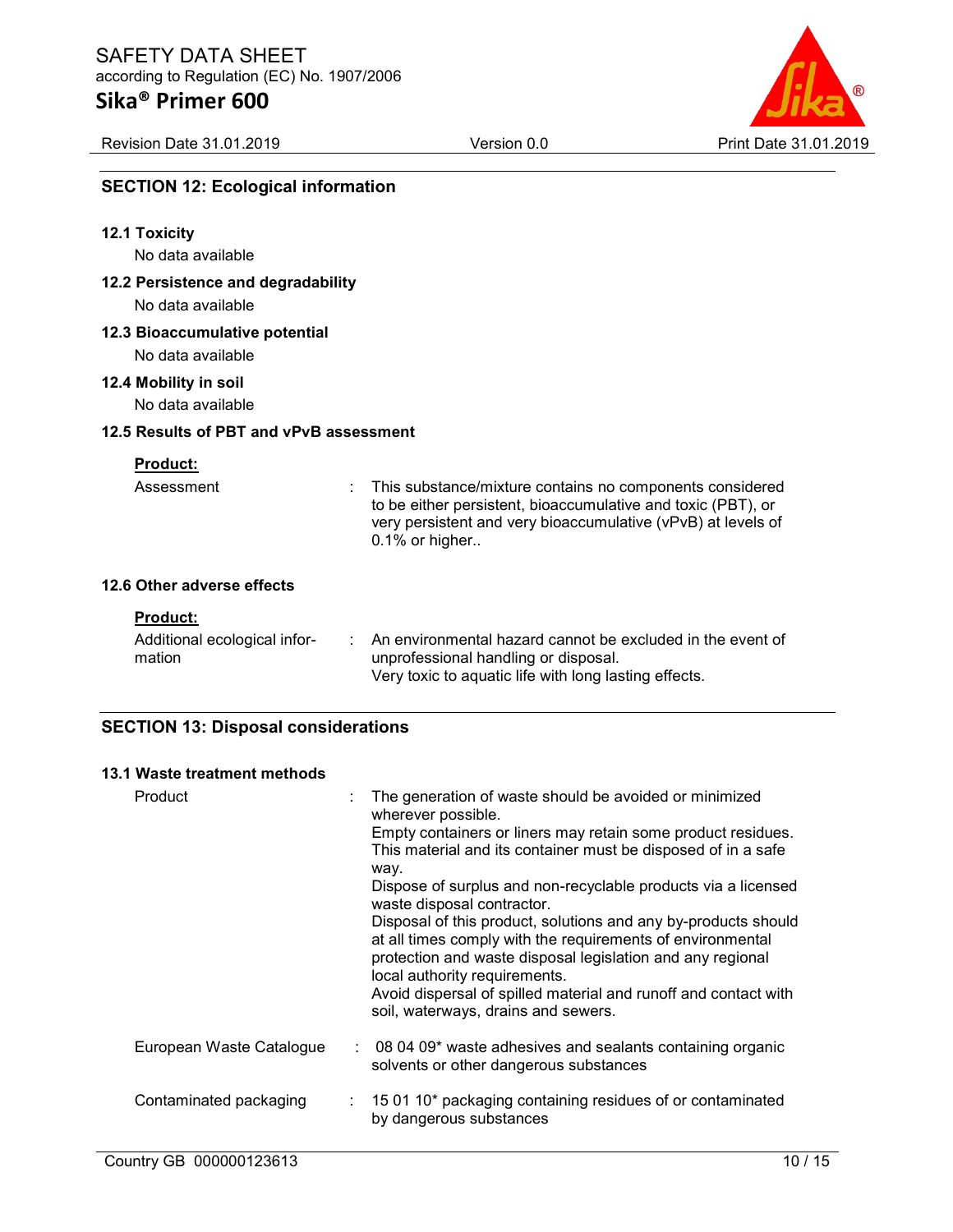Revision Date 31.01.2019 Version 0.0 Version 0.0 Print Date 31.01.2019

| <b>SECTION 14: Transport information</b>                                                                                                                             |                |                                       |  |  |
|----------------------------------------------------------------------------------------------------------------------------------------------------------------------|----------------|---------------------------------------|--|--|
| 14.1 UN number                                                                                                                                                       |                |                                       |  |  |
| <b>ADR</b>                                                                                                                                                           |                | $:$ UN 1133                           |  |  |
| <b>IMDG</b>                                                                                                                                                          |                | $:$ UN 1133                           |  |  |
| <b>IATA</b>                                                                                                                                                          | ÷.             | <b>UN 1133</b>                        |  |  |
| 14.2 UN proper shipping name                                                                                                                                         |                |                                       |  |  |
| <b>ADR</b>                                                                                                                                                           | t.             | <b>ADHESIVES</b>                      |  |  |
| <b>IMDG</b>                                                                                                                                                          |                | <b>ADHESIVES</b><br>(cyclohexane)     |  |  |
| <b>IATA</b>                                                                                                                                                          | t.             | Adhesives                             |  |  |
| 14.3 Transport hazard class(es)                                                                                                                                      |                |                                       |  |  |
| <b>ADR</b>                                                                                                                                                           |                | 3                                     |  |  |
| <b>IMDG</b>                                                                                                                                                          | t.             | 3                                     |  |  |
| <b>IATA</b>                                                                                                                                                          | $\therefore$ 3 |                                       |  |  |
| 14.4 Packing group                                                                                                                                                   |                |                                       |  |  |
| <b>ADR</b><br>Packing group<br><b>Classification Code</b><br>Hazard Identification Number : 33<br>Labels<br>Tunnel restriction code                                  |                | -II<br>$:$ F1<br>3<br>(D/E)           |  |  |
| <b>IMDG</b><br>Packing group<br>Labels<br>EmS Code                                                                                                                   |                | H<br>3<br>$F-E$ , S-D                 |  |  |
| <b>IATA (Cargo)</b><br>Packing instruction (cargo :<br>aircraft)<br>Packing instruction (LQ) : Y341<br>Packing group<br>Labels                                       | ÷.             | 364<br>Ш<br>Flammable Liquids         |  |  |
| <b>IATA (Passenger)</b><br>Packing instruction (passen-<br>ger aircraft)<br>Packing instruction (LQ)<br>Packing group<br>Labels<br><b>14.5 Environmental hazards</b> | ÷              | 353<br>Y341<br>Ш<br>Flammable Liquids |  |  |
|                                                                                                                                                                      |                |                                       |  |  |

#### ADR

Environmentally hazardous : yes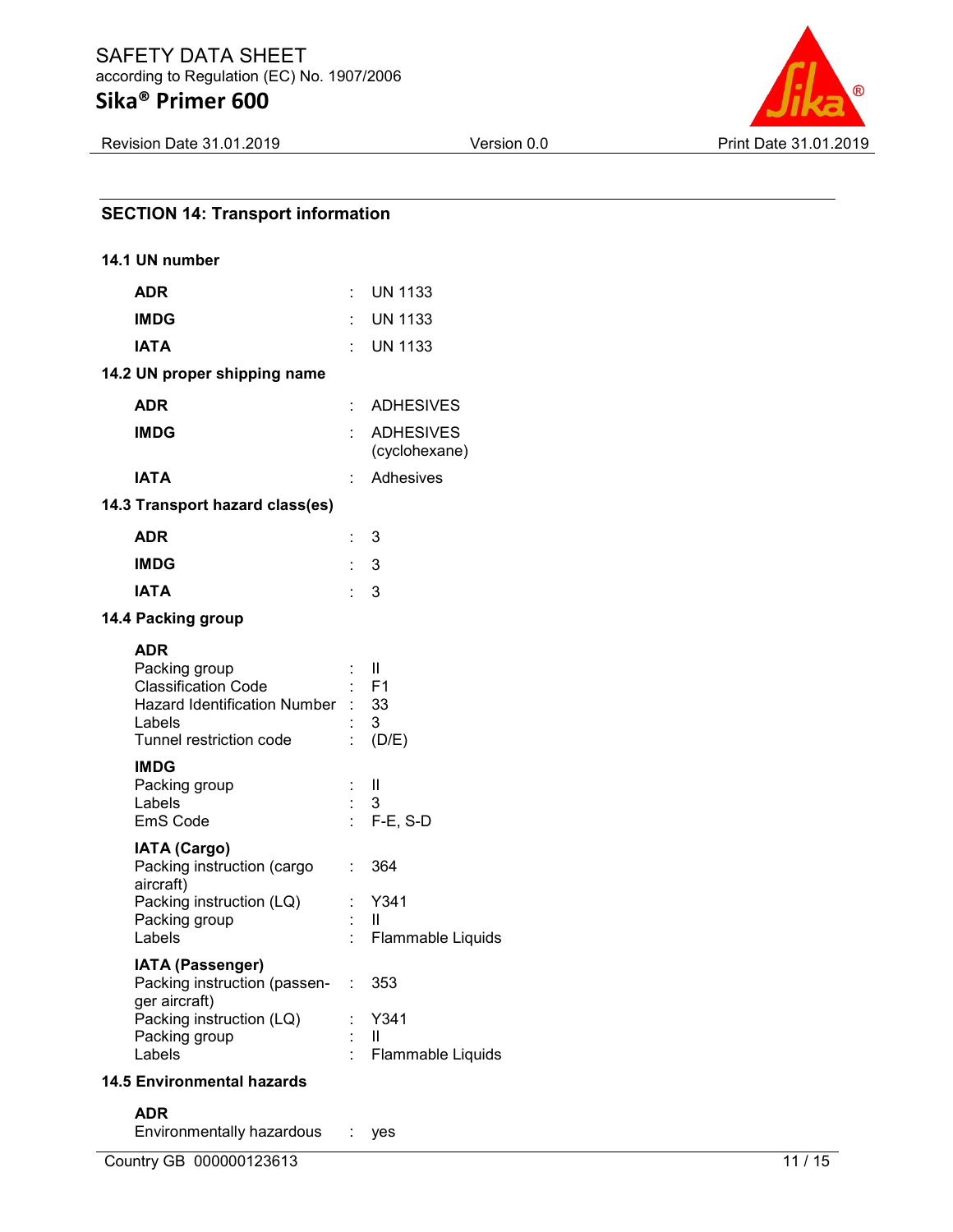Revision Date 31.01.2019 Version 0.0 Print Date 31.01.2019

| ۰. |
|----|
|----|

Marine pollutant : yes IATA (Passenger) Environmentally hazardous : yes IATA (Cargo) Environmentally hazardous : yes

#### 14.6 Special precautions for user

The transport classification(s) provided herein are for informational purposes only, and solely based upon the properties of the unpackaged material as it is described within this Safety Data Sheet. Transportation classifications may vary by mode of transportation, package sizes, and variations in regional or country regulations.

#### 14.7 Transport in bulk according to Annex II of Marpol and the IBC Code

Not applicable for product as supplied.

## SECTION 15: Regulatory information

#### 15.1 Safety, health and environmental regulations/legislation specific for the substance or mixture

| International Chemical Weapons Convention (CWC)<br>Schedules of Toxic Chemicals and Precursors                                                            |  |    | : Not applicable                                                                                                    |
|-----------------------------------------------------------------------------------------------------------------------------------------------------------|--|----|---------------------------------------------------------------------------------------------------------------------|
| REACH - Candidate List of Substances of Very High<br>Concern for Authorisation (Article 59).                                                              |  |    | : None of the components are listed<br>$(=>0.1\%).$                                                                 |
| REACH - List of substances subject to authorisation<br>(Annex XIV)                                                                                        |  |    | Not applicable                                                                                                      |
| Regulation (EC) No 1005/2009 on substances that de-<br>plete the ozone layer                                                                              |  | ÷. | Not applicable                                                                                                      |
| Regulation (EC) No 850/2004 on persistent organic pol-<br>lutants                                                                                         |  | ÷  | Not applicable                                                                                                      |
| REACH - Restrictions on the manufacture, placing on<br>the market and use of certain dangerous substances,<br>preparations and articles (Annex XVII)      |  |    | : Conditions of restriction for the fol-<br>lowing entries should be considered:<br>cyclohexane (Number on list 57) |
| <b>REACH Information:</b><br>All substances contained in our Products are<br>- registered by our upstream suppliers, and/or<br>- registered by us, and/or |  |    |                                                                                                                     |

- excluded from the regulation, and/or
- exempted from the registration.

Seveso III: Directive 2012/18/EU of the European Parliament and of the Council on the control of major-accident hazards involving dangerous substances. E1 ENVIRONMENTAL HAZARDS

P5c FLAMMABLE LIQUIDS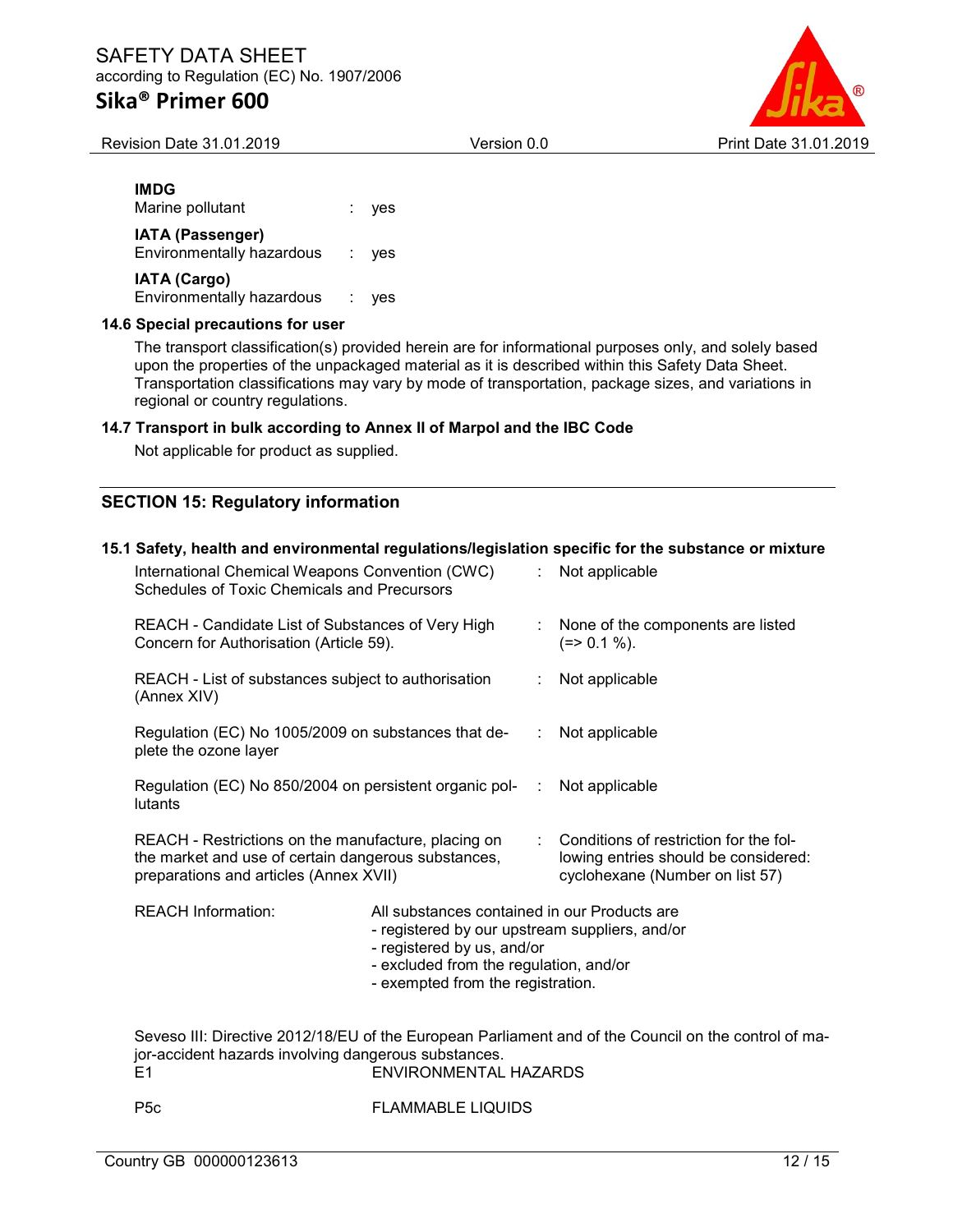# Sika® Primer 600



| <b>Revision Date 31.01.2019</b>                                                               | Version 0.0                                                                                                                                                                                                         | Print Date 31.01.2019 |
|-----------------------------------------------------------------------------------------------|---------------------------------------------------------------------------------------------------------------------------------------------------------------------------------------------------------------------|-----------------------|
| Volatile organic compounds                                                                    | : Law on the incentive tax for volatile organic compounds<br>(VOCV)<br>Volatile organic compounds (VOC) content: 63,4 %                                                                                             |                       |
|                                                                                               | Directive 2010/75/EU of 24 November 2010 on industrial<br>emissions (integrated pollution prevention and control)<br>Volatile organic compounds (VOC) content:<br>63,4 %, 532,56 g/l<br>VOC content excluding water |                       |
| Sheet, then it is described in this subsection.                                               | If other regulatory information applies that is not already provided elsewhere in the Safety Data                                                                                                                   |                       |
| Health, safety and environ-<br>mental regulation/legislation<br>specific for the substance or | : Environmental Protection Act 1990 & Subsidiary Regulations<br>Health and Safety at Work Act 1974 & Subsidiary Regulations<br>Control of Substances Hazardous to Health Regulations                                |                       |

May be subject to the Control of Major Accident Hazards

Regulations (COMAH), and amendments.

#### 15.2 Chemical safety assessment

mixture:

No Chemical Safety Assessment has been carried out for this mixture by the supplier.

(COSHH)

#### SECTION 16: Other information

#### Full text of H-Statements

| H <sub>225</sub><br>H304<br>H315<br>H317<br>H319<br>H <sub>335</sub><br>H336<br>H400 | Highly flammable liquid and vapour.<br>May be fatal if swallowed and enters airways.<br>Causes skin irritation.<br>May cause an allergic skin reaction.<br>Causes serious eye irritation.<br>May cause respiratory irritation.<br>May cause drowsiness or dizziness. |
|--------------------------------------------------------------------------------------|----------------------------------------------------------------------------------------------------------------------------------------------------------------------------------------------------------------------------------------------------------------------|
|                                                                                      | : Very toxic to aquatic life.                                                                                                                                                                                                                                        |
| H410                                                                                 | Very toxic to aquatic life with long lasting effects.                                                                                                                                                                                                                |
| H411                                                                                 | Toxic to aquatic life with long lasting effects.                                                                                                                                                                                                                     |
| <b>Full text of other abbreviations</b>                                              |                                                                                                                                                                                                                                                                      |
| <b>Aquatic Acute</b>                                                                 | Short-term (acute) aquatic hazard                                                                                                                                                                                                                                    |
| Aquatic Chronic                                                                      | Long-term (chronic) aquatic hazard                                                                                                                                                                                                                                   |
| Asp. Tox.                                                                            | Aspiration hazard                                                                                                                                                                                                                                                    |
| Eye Irrit.                                                                           | Eye irritation                                                                                                                                                                                                                                                       |
| Flam. Liq.                                                                           | Flammable liquids                                                                                                                                                                                                                                                    |
| Skin Irrit.                                                                          | Skin irritation                                                                                                                                                                                                                                                      |
| Skin Sens.                                                                           | Skin sensitisation                                                                                                                                                                                                                                                   |
| STOT SE                                                                              | Specific target organ toxicity - single exposure                                                                                                                                                                                                                     |
| 2006/15/EC                                                                           | Europe. Indicative occupational exposure limit values                                                                                                                                                                                                                |
| 2017/164/EU                                                                          | Commission Directive (EU) 2017/164 establishing a fourth list<br>of indicative occupational exposure limit values pursuant to<br>Council Directive 98/24/EC, and amending Commission Direc-<br>tives 91/322/EEC, 2000/39/EC and 2009/161/EU                          |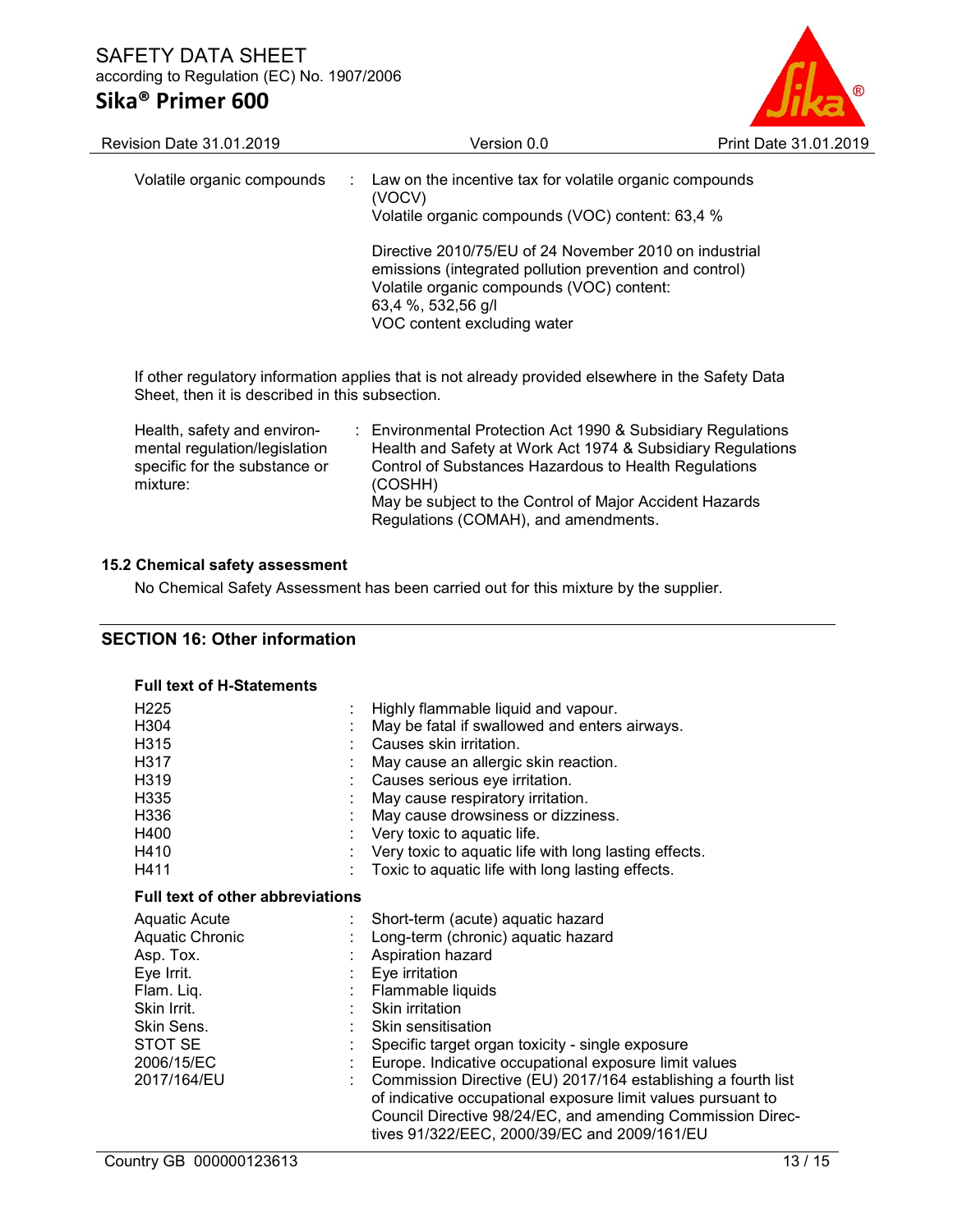

| Revision Date 31.01.2019 |                         | Version 0.0                                                    | Print Date 31.01.2019 |
|--------------------------|-------------------------|----------------------------------------------------------------|-----------------------|
|                          |                         |                                                                |                       |
| GB EH40                  |                         | UK. EH40 WEL - Workplace Exposure Limits                       |                       |
| 2006/15/EC / TWA         |                         | Limit Value - eight hours                                      |                       |
| 2017/164/EU / STEL       |                         | Short term exposure limit                                      |                       |
| 2017/164/EU / TWA        |                         | Limit Value - eight hours                                      |                       |
| GB EH40 / TWA            |                         | Long-term exposure limit (8-hour TWA reference period)         |                       |
| GB EH40 / STEL           |                         | Short-term exposure limit (15-minute reference period)         |                       |
| <b>ADR</b>               |                         | European Agreement concerning the International Carriage of    |                       |
|                          |                         | Dangerous Goods by Road                                        |                       |
| CAS                      |                         | <b>Chemical Abstracts Service</b>                              |                       |
| <b>DNEL</b>              | Derived no-effect level |                                                                |                       |
| <b>EC50</b>              |                         | Half maximal effective concentration                           |                       |
| <b>GHS</b>               |                         | <b>Globally Harmonized System</b>                              |                       |
| <b>IATA</b>              |                         | International Air Transport Association                        |                       |
| <b>IMDG</b>              |                         | International Maritime Code for Dangerous Goods                |                       |
| LD50                     |                         | Median lethal dosis (the amount of a material, given all at    |                       |
|                          |                         | once, which causes the death of 50% (one half) of a group of   |                       |
|                          | test animals)           |                                                                |                       |
| <b>LC50</b>              |                         | Median lethal concentration (concentrations of the chemical in |                       |
|                          |                         | air that kills 50% of the test animals during the observation  |                       |
|                          | period)                 |                                                                |                       |
| <b>MARPOL</b>            |                         | International Convention for the Prevention of Pollution from  |                       |
|                          |                         | Ships, 1973 as modified by the Protocol of 1978                |                       |
| <b>OEL</b>               |                         | <b>Occupational Exposure Limit</b>                             |                       |
| <b>PBT</b>               |                         | Persistent, bioaccumulative and toxic                          |                       |
| <b>PNEC</b>              |                         | Predicted no effect concentration                              |                       |
| <b>REACH</b>             |                         | Regulation (EC) No 1907/2006 of the European Parliament        |                       |
|                          |                         | and of the Council of 18 December 2006 concerning the Reg-     |                       |
|                          |                         | istration, Evaluation, Authorisation and Restriction of Chemi- |                       |
|                          |                         | cals (REACH), establishing a European Chemicals Agency         |                       |
| <b>SVHC</b>              |                         | Substances of Very High Concern                                |                       |
| vPvB                     |                         | Very persistent and very bioaccumulative                       |                       |
|                          |                         |                                                                |                       |
|                          |                         |                                                                |                       |

# Further information

| <b>Classification of the mixture:</b> |                   | <b>Classification procedure:</b>    |
|---------------------------------------|-------------------|-------------------------------------|
| Flam. Liq. 2                          | H <sub>225</sub>  | Based on product data or assessment |
| Skin Irrit, 2                         | H <sub>3</sub> 15 | Calculation method                  |
| STOT SE3                              | H336              | Calculation method                  |
| Aquatic Acute 1                       | H400              | Calculation method                  |
| Aquatic Chronic 1                     | H410              | Calculation method                  |
|                                       |                   |                                     |

The information contained in this Safety Data Sheet corresponds to our level of knowledge at the time of publication. All warranties are excluded. Our most current General Sales Conditions shall apply. Please consult the product data sheet prior to any use and processing.

Changes as compared to previous version !

GB / EN